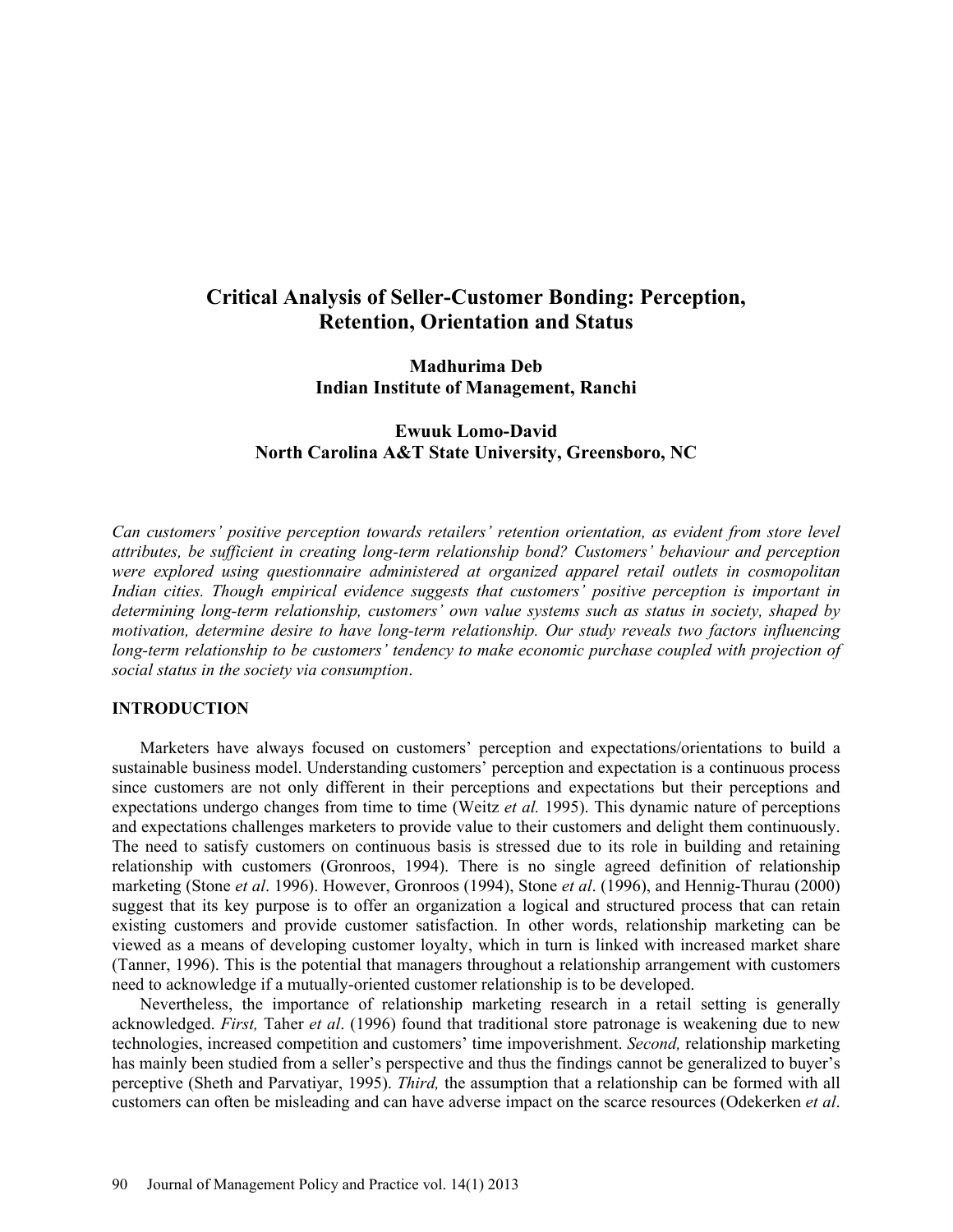2003). A systematic research on relationship marketing in a retail environment is practically lacking (Singh and Sirdeshmukh, 2000). It is essential for almost all the retailers to develop in-depth knowledge on store patronage, customers' perception and expectations to run their business successfully.

The need for this study is more apparent in the case of Indian retail sector which has undergone great transformation with the emergence of many organized players like Future Group (Pantaloon, Big Bazaar, Food Bazaar), Tata Group (Westside, Trent), Reliance Group (Reliance Mart, Reliance Fresh etc.), RPG Group (Spencer, Food World, M-World etc.). Even the Indian customers' expectations from a retailer have changed due to increased globalization and exposure to western lifestyles. It is essential to capture the current expectations of Indian customers and their perception toward the efforts that the retailer is making to satisfy and retain them. The rest of this paper is organized as follows: a conceptual model is built based on detailed review of the existing literature to achieve the objective followed by methodology, data analysis and conclusion, managerial implications and suggestions for further research.

#### **CONCEPTUAL MODEL**

Understanding customer's perception about the retailer's efforts is important to determine customer's orientation for long-term relationship. In the present study, relationship is defined as customers purchasing from the same store for more than three times in a period of 6 months. Different efforts that the retailer makes to build good relationship with customers include providing customers with good quality products and services (Gwinner *et al*., 1998). Service quality (SQ) is defined as 'the consumer's perception of the extent of superiority or excellence of the service'. The three constructs that were used to measure service quality as expressed by (Sirohi *et al*., 1998) are Store operating performance (SOP), Store appearance (SAP) and Personnel service Providers (PSP).

The three service quality constructs of perception of store operations (SOP), perception of store appearance (SAP) and perception of personnel service (PSP) all provide distinct cues about service quality as further discussed below. Scales with items similar to those used to measure SOP, SAP and PSP have been widely used to measure the service quality construct (Parasuraman *et al*. 1988; Cronin and Taylor, 1992).

Service quality is controllable cue of merchandise quality (MQ). Good quality of services rendered at store help customers to form positive opinion about the merchandise quality of the store. Good store ambiance and service-scape and sincere services provided by store personnel along with flexible operating hours create a positive impression about the quality of goods in that store. Focus-group research (Ho, 2005) has shown that aspects of service that contribute to product knowledge can have a positive effect on perceptions of merchandise quality. Hence we hypothesize that.

# *H1: A positive perception of SOP, SAP, and PSP leads to a positive perception of merchandise quality.*

Perceived quality is the consumer's judgment about a product's overall excellence or superiority (Zeithamal, 1988). The importance of perceived quality derives from its beneficial impact on purchase intentions (Parasuraman *et al*. 1998). It is widely believed that customers use different cues to infer quality (Zeithamal, 1988). It is discussed earlier that customer's take cue from service quality to determine level of merchandise quality.

Apart from SQ, relative price of the goods also provide cue about the quality of the merchandise (Monroe and Krishnan, 1985). In the present study, relative price is operationalized as perception of price within the range of known prices of equivalent products in the product category (Odekerken *et al*. 2003). Customers' perception of price also plays important role in determining perception about the MQ postpurchase, but after purchase, if they perceive the price-quality relationship to be a mismatch, it impacts their satisfaction.

Often, the terms perceived quality and satisfaction have been used interchangeably, especially among practitioners. However, Rust and Oliver (1994) proposed that perceived quality and satisfaction differ in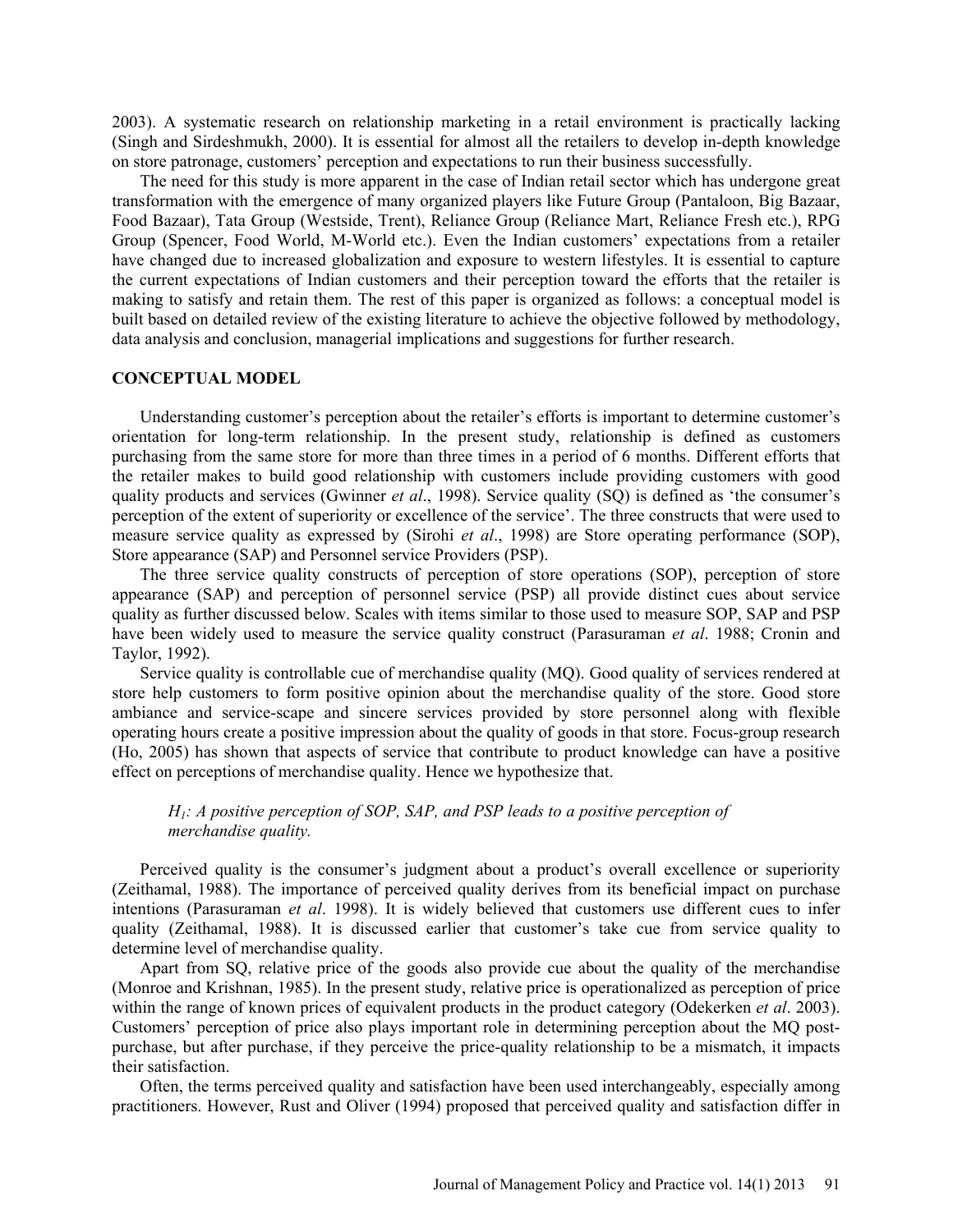two ways: perceived quality is a more specific concept based on product and service features, whilst satisfaction can result from any dimension (loyalty, expectations). In addition, perceived quality can be controlled to a certain degree by a company whilst satisfaction cannot. Thus, it is suggested that, when perceived quality and satisfaction are regarded as overall assessments, perceived quality is understood as an antecedent of satisfaction and therefore precedes it (Caruana. 2002; Tsiotsou. 2006). Based on the above we, hypothesize that.

# *H2: There exists positive relationship between relative price and MQ. H3: There exists positive relationship between MQ and customer's satisfaction.*

The growth of interest in one-to-one marketing over the past years (Peppers and Rogers, 2004) has brought the topic of personalization to an increasingly prominent position in marketing theory and practice. Retailers' efforts to build relationship become evident by the way retailers make use of personalized communication based on the purchase pattern of the customer. However, measurement and estimation of the effects of personalization on other critical theory constructs have been lacking (Day and Montgomery, 1999). Evans *et al*. (1996) stated that the social interaction afforded by retailer in a personalized way has been suggested to be ''the prime motivator for some customers to visit retail establishments''. Personalized communication provides satisfaction to customers as it shows the sincerity of the retailer in trying to retain customers. Hence we hypothesize that.

# *H4: There exists positive relationship between Personalized communication and satisfaction.*

Rewarding is defined as ''a consumer's perception of the extent to which a retailer offers tangible benefits such as discounted pricing or gift incentives to its regular customers in return for their loyalty (Odekerken *et al*. 2003). Marketers employ different rewarding tactics like loyalty cards, bonus etc. (Peterson, 1995). Trying to redeem points via these loyalty cards keeps the loyal customers satisfied regardless of service enhancement or price promotions of competitors (Sharp and Sharp. 1997). Hence we hypothesize that.

### *H5: There exists positive relationship between Rewards and satisfaction.*

Developing in-depth understanding about customers' perception of the efforts that the retailers are making to satisfy and retain them will not be complete since their perception is coloured by their value system and motivations. It is the value system of the customers that decide their willingness to have longterm relationship with retailer. In other words, no matter how hard a retailer tries to satisfy a customer, if the customer is by nature not relationship prone then that customer would continue to experiment with the products of the competitor.

Consumer relationship proneness (CRP) refers to the tendency of a consumer to engage in relationships with retailer (Odekerken *et al*. 2003). It is being recognized that CRP varies among customers, but there is little empirical evidence of this (Liljander and Roos, 2002). Factors that govern CRP are the personal values like social values (SV), hedonic values (HV) and utilitarian values that in turn determine the loyalty patronage of the customers (Gutman, 1990; Corfman *et al*. 1991). Personal Values are set standards that are basic for a person's behaviour (Rokeach, 1973; Kamakura and Novak, 1992).

The significance of CRP is evident for the analysis of loyalty; given that if a customer is not prone to maintain a relationship with a supplier, it will be difficult to achieve his/her loyalty. In spite of this key role, as it is understood from the above, only a very few attempts have been made to research on the impact of consumer relationship proneness on other variables (R. Vazquez-Carrasco *et. al*. 2006). Relationship prone customers may see a retailer's efforts through more rose-coloured glasses and hence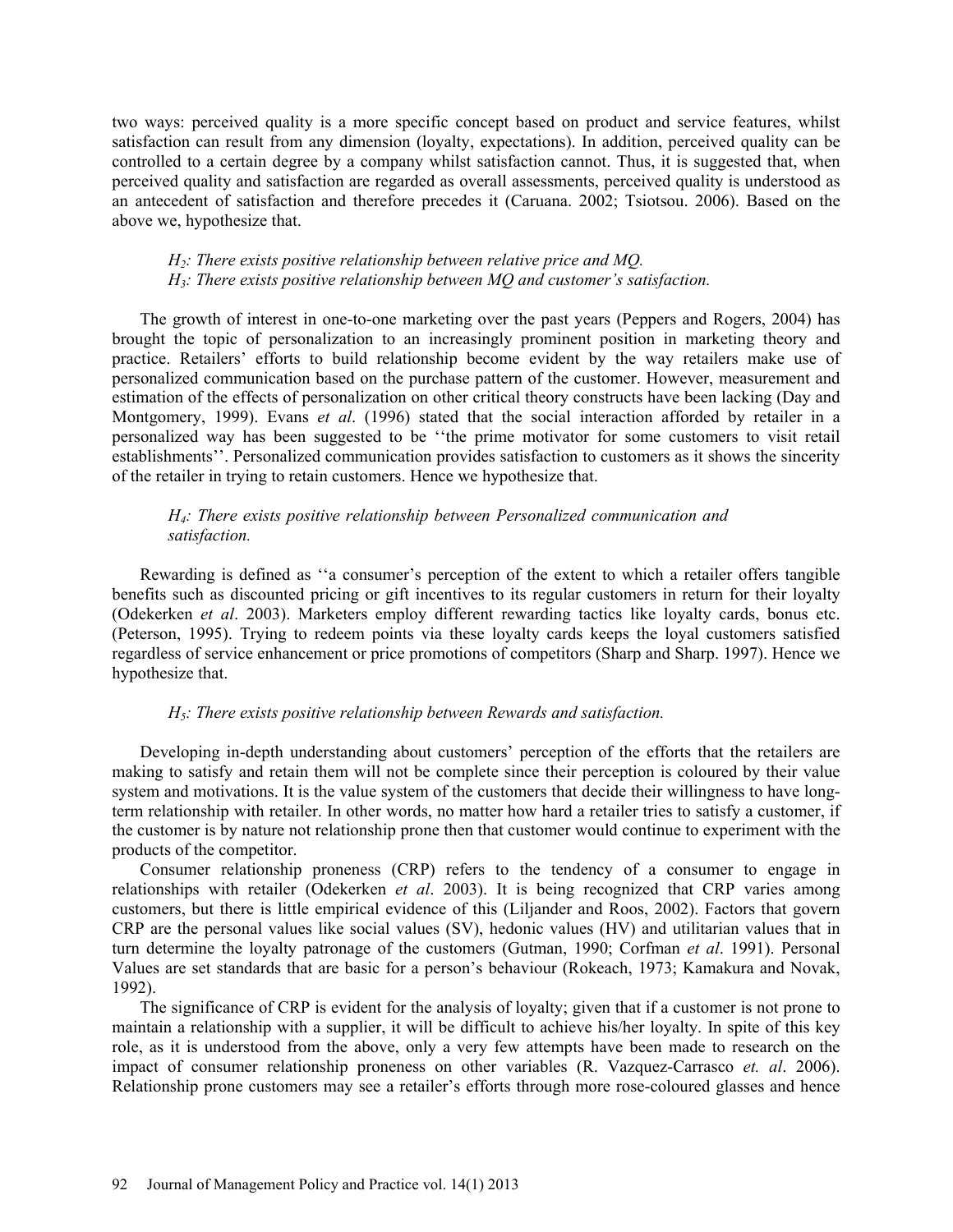tend to get more satisfaction from the efforts that the retailer is making to retain them than those who are not relationship prone (Deb *et al*. 2008). Hence we hypothesize that.

### *H6: There exists positive relationship between CRP and satisfaction.*

Shopping represents a social act where symbolic meanings, relationships and self may be produced and reproduced (Firat and Venkatesh, 1993). Patronizing a department store depends on how a customer wants to be seen and/or how she or he wants to see herself or himself (Sirgy *et al*. 2000; Sweeney and Soutar, 2001). Variables determining social value (SV) are *Social Affiliation (SA) and Social Recognition (SR).* SA is the tendency of the customer to affiliate with others and to prefer being with others to remaining alone (Cheek, 1981). Different authors stated that engaging in buyer–seller relationships might be one of the ways to satisfy the need for exchanges with other people (Ellis, 1995; Shim and Eastlick, 1998). Hence we hypothesize that.

# *H7: There exists positive relationship between SA and CRP.*

In line with Brock *et al*. (1998), in the present study, SR is consumer's desire of being well respected by others. SR is assumed to guide relationship development and to define the resulting type of relationship (Kirkpatrick and Davis, 1994). Forman and Sriram (1991) claimed that some people engage in buyer–seller relationships in their search for social recognition. Sheth and Parvatiyar (1995) referred to reference group theory in postulating that people's propensity to engage in marketing relationships depends on their desire to get closely associated to a reference group to reap the benefits of such an association and to avoid negative consequences relating to noncompliance of norms. Hence we hypothesize that.

# *H8: There exists positive relationship between SR and CRP.*

Hedonic consumption designates those facets of consumer behaviour that relate to the multisensory, fantasy and emotive aspects of one's experience with products (Hirschman and Holbrook, 1982). Compared with utilitarian value, hedonic value is abstract and subjective. Hedonic shoppers are more enjoyment oriented. *Shopping Enjoyment* (SE) is consumer's tendency to find shopping more enjoyable and to experience greater shopping pleasure than others (Deb *et al*. 2008). Bellenger and Korgaonkar (1980) proved that people who enjoy shopping hardly ever have a pre-planned purchase in mind thus potentially reducing their desire to commit themselves to one specific store. Based on the above it can be hypothesized that.

# *H9: There exists negative relationship between SE and CRP.*

The utilitarian perspective is based on the assumption that consumers are rational problem-solvers (Bettman, 1979). As a result, the utilitarian perspective stresses functional, product-centric thinking, and research has focused on consumer decision processes. Shoppers shopping for utilitarian value tend to be more involved in their purchase. *Product Category Involvement* (PCI) is customer perceived importance of the product category based on the consumer's inherent needs and interests (Mittal, 1995). Researchers have suggested that individuals who are highly involved with a product category reveal a tendency to be more loyal (King and Ring, 1980). Christy *et al*. (1996) stressed that highly involved customers provide a strong basis for extending the relationship. In addition, Gordon *et al*. (1998) stated that involved buyers are more likely to participate in marketing relationships and to attach more importance to the continuity of these relationships. Hence we hypothesize that.

# *H10: There exists positive relationship between PCI and CRP.*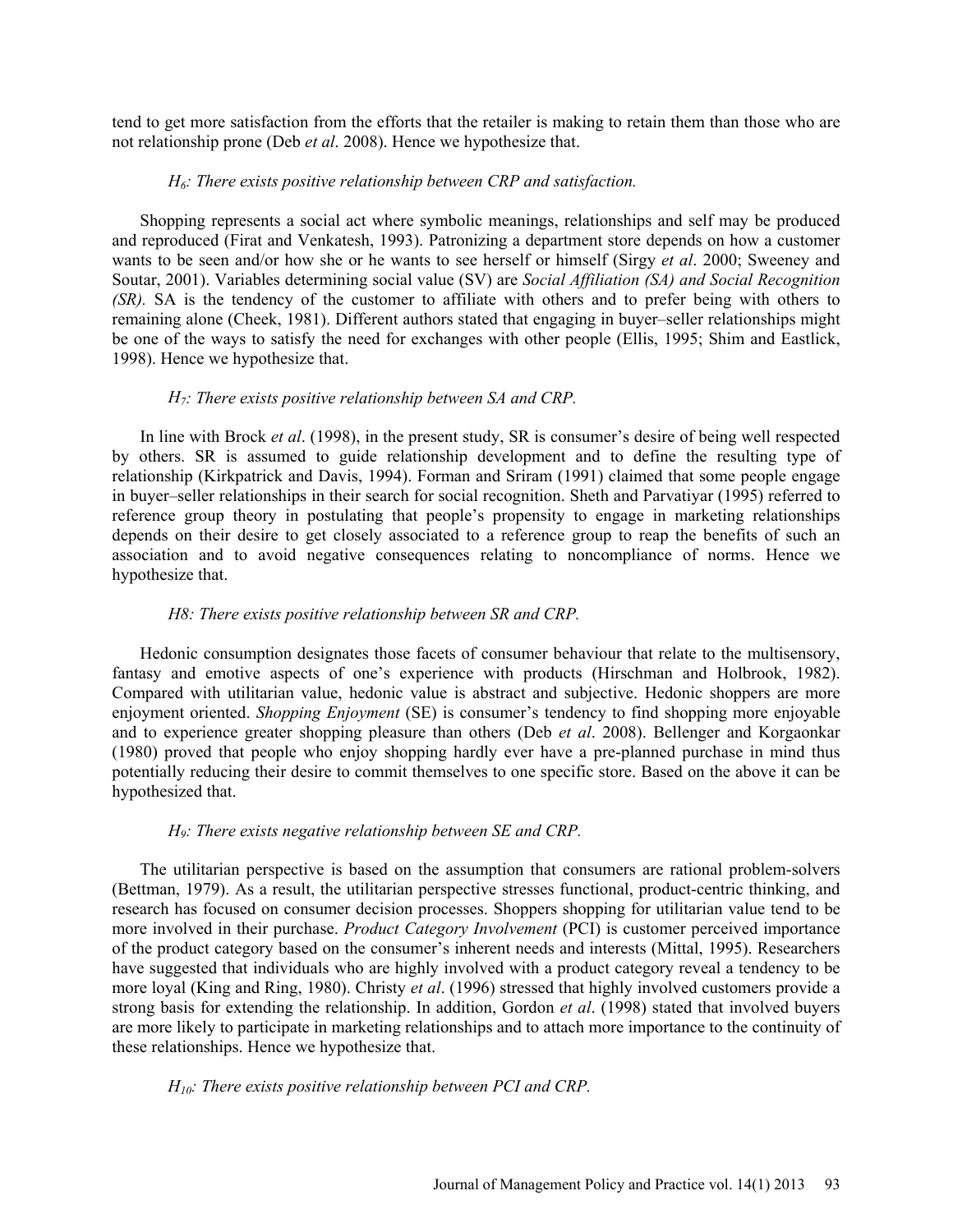Satisfaction is regarded as an important outcome of buyer–seller relationships (Smith and Barclay, 1997). Customer's satisfaction is defined as ''a consumer's affective state resulting from an overall appraisal of products and services provided by a retailer'' (Anderson and Narus, 1984). In consumer markets (Baker *et al*. 1999, Andaleeb, 1996, Deb *et al*. 2008), customers tend to be more satisfied with sellers who make deliberate efforts towards them. However, not all the customers get equal amount of satisfaction, only those customers who are prone to building long-term relationship with retailers would be more satisfied compared to those who are not relationship prone (Storbacka *et al*. 1994). The higher the relationship proneness the higher would be the appreciation towards retailer's efforts to retain them. Hence we hypothesize that.

### *H11: There exists positive relationship between CRP and customer's satisfaction.*

The development of trust is thought to be an important result of dyadic buyer–seller relationships (Gundlach *et al*. 1995). Consistent with Morgan and Hunt (1994), the present study defines trust as ''a consumer's confident belief in a retailer's honesty towards the consumer.'' A recent meta-analysis in a channel marketing context (Geyskens *et al*. 1999) suggests that satisfaction precedes trust. Only when a customer is satisfied by the quality of products and services offered by a retailer can he or she develop trust towards that retailer. The higher the satisfaction the lower would be the fear or the anxiety of the customers due to higher trust. Hence we hypothesize that.

### *H12: A higher level of satisfaction leads to a higher level of trust.*

Commitment is generally regarded as an important result of good relational interactions (Dwyer *et al*. 1987). Commitment is defined as ''a consumer's enduring desire to continue a relationship with a retail store accompanied by the willingness to make efforts at maintaining it'' (Morgan and Hunt. 1994). Relationships characterized by trust are so highly appreciated that parties will desire to commit themselves to such relationships, so several marketers indicate that trust should positively affect commitment (Doney and Cannon, 1997). Strong empirical evidence exists for a positive path from trust to relationship commitment (Morgan and Hunt, 1994). Storbacka *et al*. (1994) further indicated that a buyer's general interest in relationships influences the level of commitment to a relationship in which the buyer is engaged. Hence we hypothesize that.

*H13: A higher level of trust leads to higher level of commitment. H14: A higher level of consumer relationship proneness leads to a higher level of relationship commitment.*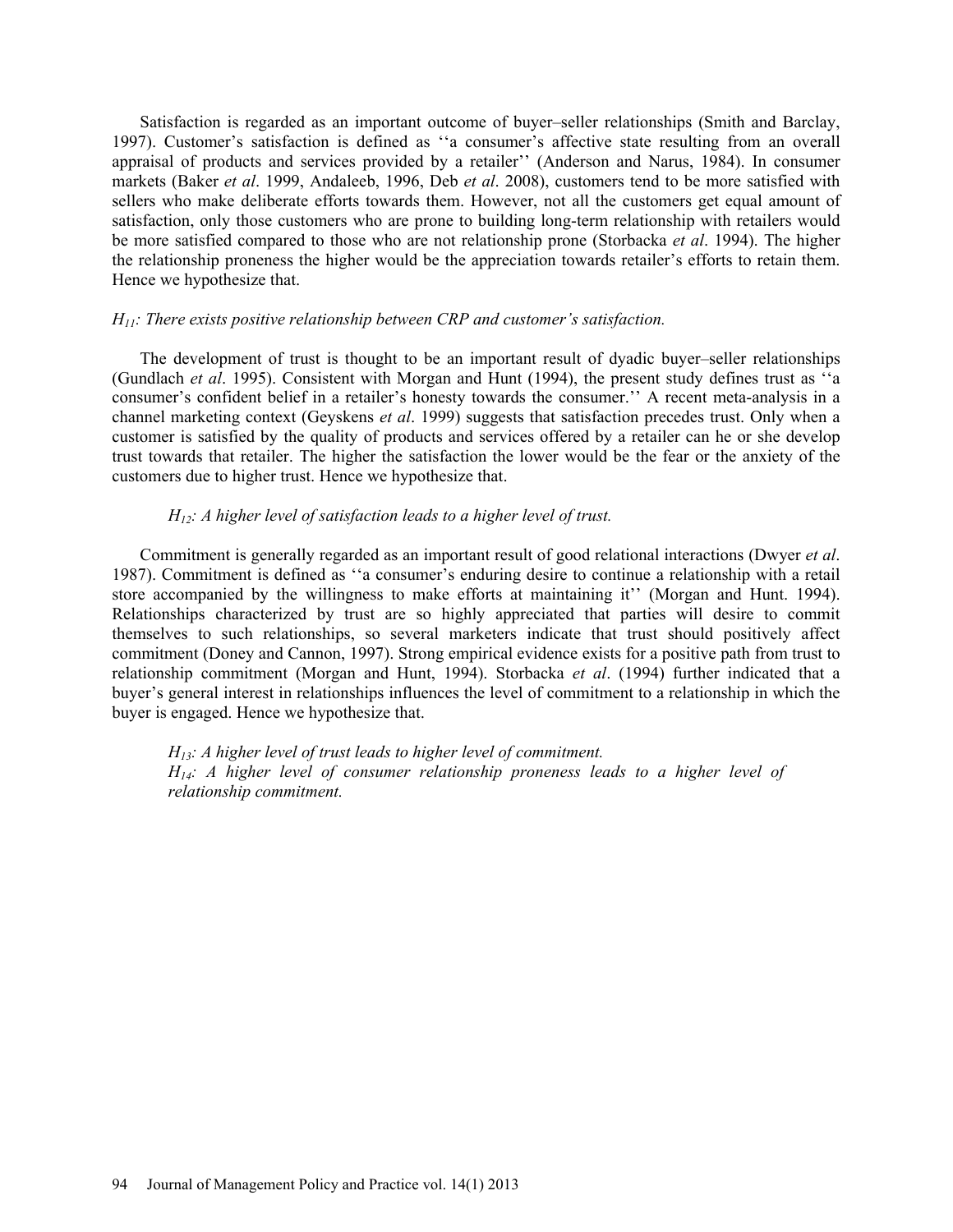### **FIGURE 1 CONCEPTUAL MODEL**



# **EMPIRICAL STUDY**

Data on the measures were collected from several organized apparel retail chains via questionnaire (Appendix I) from 510 customers. A multi-stage sampling technique was utilized. The organized format was selected for this research in part due to its representativeness of a variety of store conditions. For example, store sizes, merchandising approaches, ethnic diversity among customers, pricing strategies and store formats, all had a substantial amount of variation such that the results reported here should have some generalizability. Only those areas were covered where there is evidence for the presence of large format retail outlet (KSA Technopak, 2005; Ernest & Young, 2006 and Marketing whitebook, 2006) like Delhi, Kolkata, Bangalore, Hyderabad and Mumbai. From each place two different localities were selected randomly for data collection. Localities were selected based on convenience sampling. Minimum of 51 samples from each locality was the target of this study. The present study also sought even coverage over interviewing time of day (morning, late afternoon and evening) and interviewing day of week (Monday to Sunday, although traffic was felt more only on Saturday and Sunday) so as to reduce possible shopping pattern biases.

## **Measurement Model Evaluation**

Table 1 reports the results of a confirmatory factor analysis related to the measurement model. Evidence for the unidimensionality of each construct was based upon a principal component's analysis revealing that the appropriate items loaded at least 0.65 on their respective hypothesized component, with a loading no larger than 0.30 on other components. Convergent validity was supported by a good overall model fit, all loadings being significant ( $\overline{P}$  < .01) and nearly all  $\overline{R}^2$  exceeding 0.50 (Hildebrandt, 1987). Reliability was indicated by composite reliability measures all exceeding 0.70. Bagozzi and Yi 1988 suggest that composite reliabilities of 0.60 or greater are desirable and that the individual item reliabilities will be usually lower than the composite. Discriminant validity was tested in a series of nested confirmatory factor model comparisons in which correlations between latent constructs were constrained to 1, all the values are below the cut off mark of 0.80. In addition, the average percentage of variance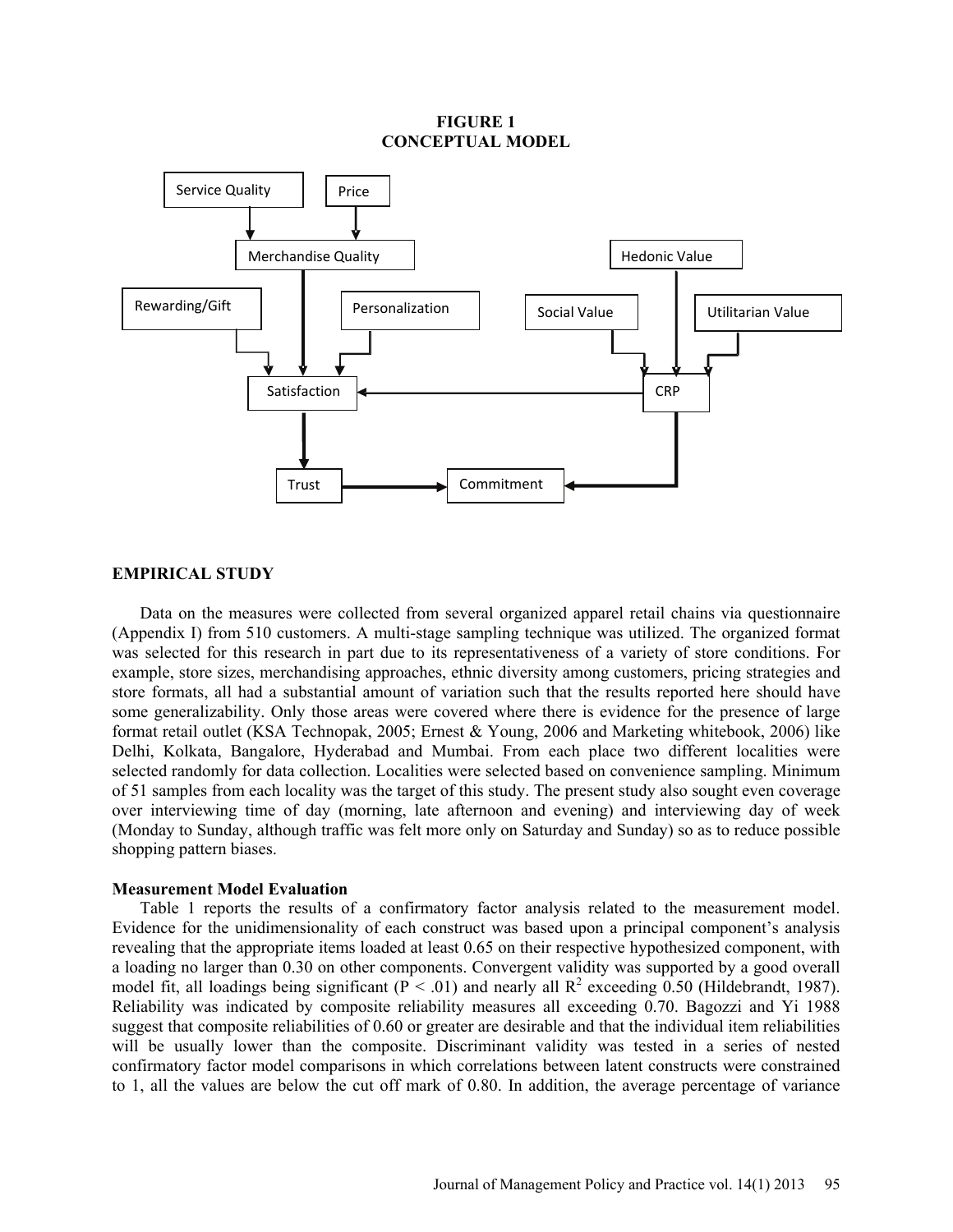extracted for each construct was nearly greater than 0.50. In summary, the measurement model is clean with evidence for unidimensionality, convergent validity, reliability and discriminant validity.

| <b>Items</b>                                                                                             | Composite<br><b>Reliability</b> | Composite<br>variance | $\mathbf{R}^2$ | Loadings |
|----------------------------------------------------------------------------------------------------------|---------------------------------|-----------------------|----------------|----------|
| <b>Merchandise Quality</b>                                                                               |                                 |                       |                |          |
| Quality of apparels items                                                                                |                                 |                       | 0.61           | .780     |
| Quality of men's apparels                                                                                |                                 | 0.55                  | 0.60           | .775     |
| Quality of women's apparels                                                                              |                                 |                       | 0.60           | .772     |
| Quality of kids apparels                                                                                 | 0.924                           |                       | 0.59           | .765     |
| Quality of health and beauty<br>aid<br>department                                                        |                                 |                       | 0.54           | .732     |
| Quality of private-label items                                                                           |                                 |                       | 0.54           | .731     |
| Wide brand selection of apparels items                                                                   |                                 |                       | 0.54           | .730     |
| Personalization                                                                                          |                                 |                       |                |          |
| This store always keeps the regular<br>customer informed about their new<br>products.                    |                                 | 0.73                  | 0.73           | .857     |
| often<br>holds<br>This<br>store<br>personal<br>conversations with regular customers via<br>mails         | 0.938                           |                       | 0.73           | .856     |
| This store always sends greetings                                                                        |                                 |                       | 0.72           | .847     |
| <b>Service Quality</b>                                                                                   |                                 |                       |                |          |
| Staffing enough employees to meet<br>customer needs                                                      |                                 | 0.58                  | 0.67           | .813     |
| Offering convenient hours of operation                                                                   |                                 |                       | 0.63           | .794     |
| Ability of manager to resolve questions<br>and problems                                                  | 0.900                           |                       | 0.60           | .775     |
| Overall quality of services provided by<br>personnel the customer interacts with                         |                                 |                       | 0.58           | .758     |
| Providing<br>pleasant<br>shopping<br>$\rm{a}$<br>environment (light. music etc.)                         |                                 |                       | 0.56           | .745     |
| Providing parking facilities                                                                             |                                 |                       | 0.54           | .736     |
| Price                                                                                                    |                                 |                       |                |          |
| Comparison with charges made<br>by<br>alternative large format retail outlet for<br>similar products     |                                 | 0.72                  | 0.74           | .862     |
| Comparison with charges made by stores<br>other than large format retail outlets for<br>similar products | 0.934                           |                       | 0.72           | .848     |
| Comparison of health and beauty aid<br>prices with other large format retail<br>outlets                  |                                 |                       | 0.68           | .825     |
| Commitment                                                                                               |                                 |                       |                |          |
| I am willing to travel extra mile to remain<br>a customer of this store.                                 | 0.809                           | 0.65                  | 0.69           | .829     |
| I feel loyal towards this store.                                                                         |                                 |                       | 0.65           | .808     |

# **TABLE 1 RESULTS OF CONFIRMATORY FACTOR ANALYSIS**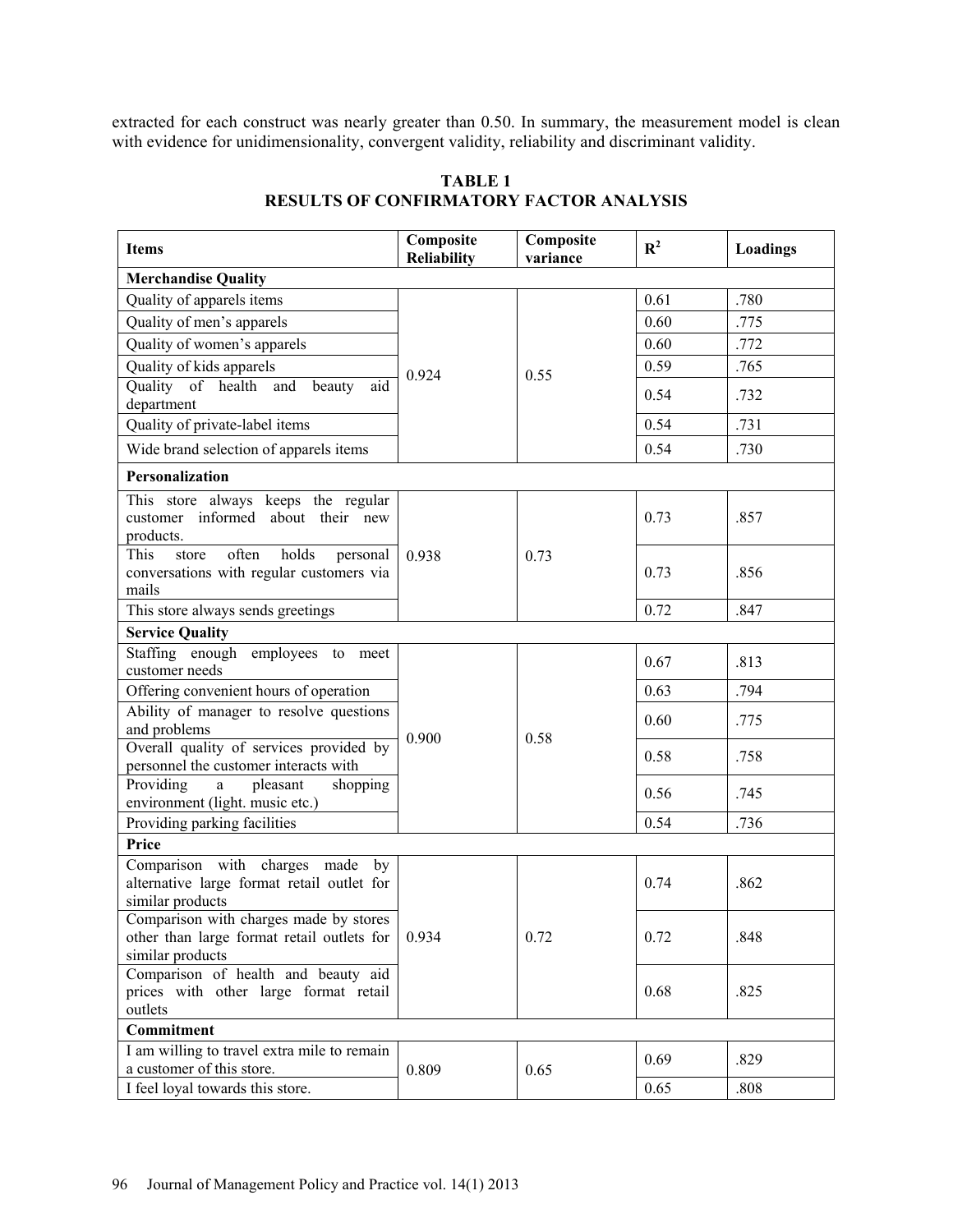| <b>Items</b>                                                                                          | Composite<br><b>Reliability</b> | Composite<br>variance | $R^2$ | Loadings |
|-------------------------------------------------------------------------------------------------------|---------------------------------|-----------------------|-------|----------|
| Even if this store would be more difficult<br>to reach I will continue to purchase from<br>this store |                                 |                       | 0.60  | .776     |
| <b>Trust</b>                                                                                          |                                 |                       |       |          |
| This store gives me a feeling of trust                                                                |                                 |                       | 0.67  | .818     |
| I have trust in this store                                                                            |                                 |                       | 0.62  | .788     |
| This store gives me a trustworthy                                                                     | 0.896                           | 0.62                  |       |          |
| impression                                                                                            |                                 |                       | 0.57  | .754     |
| <b>Satisfaction</b>                                                                                   |                                 |                       |       |          |
| I am happy with the efforts this store is                                                             |                                 |                       |       |          |
| making towards regular customers like                                                                 |                                 |                       | 0.48  | .696     |
| me                                                                                                    | 0.877                           | 0.49                  |       |          |
| I am satisfied with the relationship I have                                                           |                                 |                       | 0.50  | .683     |
| with this store                                                                                       |                                 |                       |       |          |
| <b>Shopping Enjoyment</b>                                                                             |                                 |                       |       |          |
| I am someone who enjoys shopping                                                                      |                                 |                       | 0.80  | .892     |
| I am someone who enjoys shopping to see<br>whether there is anything new                              |                                 |                       | 0.78  | .885     |
| I am someone who considers shopping as                                                                | 0.921                           | 0.74                  |       |          |
| a pleasant way to spend his or her spare                                                              |                                 |                       | 0.64  | .802     |
| time.                                                                                                 |                                 |                       |       |          |
| <b>Social Recognition</b>                                                                             |                                 |                       |       |          |
| I am someone who likes to be appreciated                                                              |                                 |                       |       |          |
| by others                                                                                             |                                 | 0.70                  | 0.71  | .843     |
| I am someone who likes to be respected                                                                | 0.900                           |                       | 0.71  | .839     |
| by others                                                                                             |                                 |                       |       |          |
| I am someone who likes to be appreciated                                                              |                                 |                       | 0.66  | .812     |
| by acquaintances                                                                                      |                                 |                       |       |          |
| <b>Product Category Involvement</b>                                                                   |                                 |                       |       |          |
| I am someone who finds it important                                                                   | 0.895                           | 0.70                  | 0.75  | .866     |
| what apparels he or she buys                                                                          |                                 |                       |       |          |
| I am someone who is interested in the<br>kind of apparels he or she buys                              |                                 |                       | 0.71  | .840     |
| I am someone for whom it means a lot                                                                  |                                 |                       |       |          |
| what apparels he or she buys                                                                          |                                 |                       | 0.64  | .797     |
| <b>Social Affiliation</b>                                                                             |                                 |                       |       |          |
| I am someone who has no difficulty                                                                    |                                 |                       |       |          |
| mingling in a group                                                                                   |                                 |                       | 0.68  | .825     |
| I am someone who, given the chance,                                                                   | 0.905                           |                       |       |          |
| seeks contact with others                                                                             |                                 | 0.63                  | 0.62  | .784     |
| I am someone who likes to seek contact                                                                |                                 |                       | 0.59  | .767     |
| with others                                                                                           |                                 |                       |       |          |
| <b>Customer Relationship Proneness</b>                                                                |                                 |                       |       |          |
| I am someone who likes to be a regular                                                                |                                 |                       | 0.66  | .809     |
| customer of an apparels store.                                                                        |                                 |                       |       |          |
| I am someone who wants to be a steady                                                                 |                                 |                       | 0.55  | .741     |
| customer of the same apparels store.<br>I am someone who is willing to 'go the                        | 0.867                           | 0.57                  |       |          |
| extra mile' to purchase at the same                                                                   |                                 |                       | 0.50  | .703     |
| apparels store.                                                                                       |                                 |                       |       |          |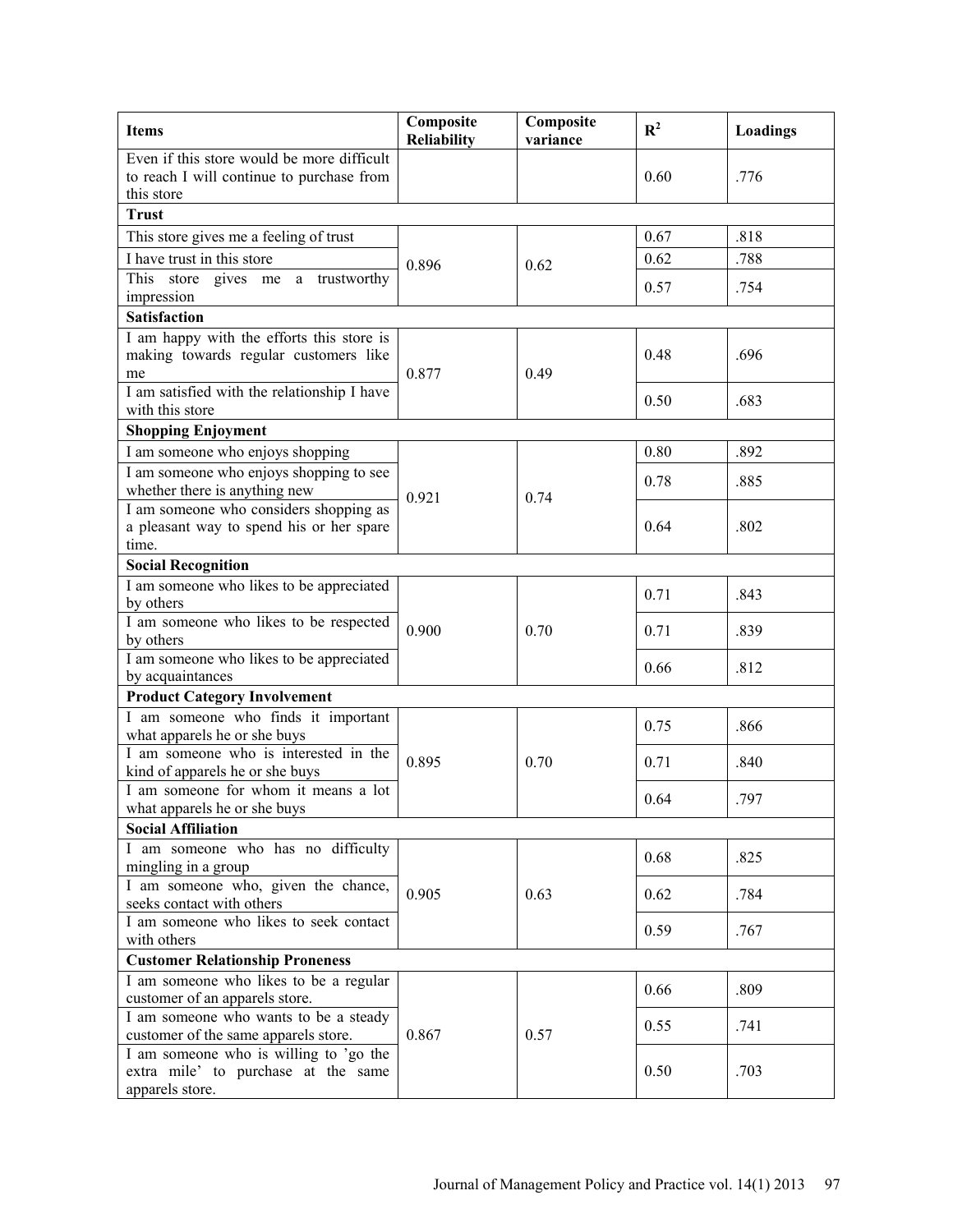| <b>Items</b>                                                            | Composite<br><b>Reliability</b> | Composite<br>variance | $\mathbb{R}^2$ | Loadings |
|-------------------------------------------------------------------------|---------------------------------|-----------------------|----------------|----------|
| <b>Rewards</b>                                                          |                                 |                       |                |          |
| This store rewards regular customers for                                | 0.710                           | 0.56                  | 0.62           | .782     |
| their patronage                                                         |                                 |                       |                |          |
| This store offers discounts to regular<br>customers for their patronage |                                 |                       | 0.50           | .678     |

# **Structural Model Evaluation**

The chi-square value is significant (5327 with 1976 degrees of freedom), a finding not unusual with large sample sizes (Doney and Cannon, 1997). The ratio of chi-square to degrees of freedom is 2.6 and can be considered as adequate. While the values of Goodness of Fit Index (GFI) (0.80) and Adjusted Goodness of Fit Index (AGFI) (0.79) are somewhat lower than those of Comparative Fit Index (CFI) (0.81), this result is mainly due to the former measures being more easily affected by model complexity. In general, the indicated fits are good, including Root Mean Square Error of Approximation (RMSEA), which is 0.043and Standardized Root Mean Square Residual (SRMR), being 0.037. Given the adequacy of these indices, given the fact that the model was developed on theoretical bases and given the relative complexity of the model, no model re-specifications were made. Table 2 shows that all the relationships are in the hypothesized direction except Hypothesis 2 (Price to MQ). Hypothesis 9 testing relationship between SE to CRP was not found significant.

| <b>Parameter</b>                         | <b>Hypothesis</b>   | <b>MLS</b> | <b>MLU</b> |
|------------------------------------------|---------------------|------------|------------|
|                                          |                     | estimate   | estimate   |
| Service quality to Merchandise quality   | Hypothesis $1 (+)$  | 0.204      | $0.213**$  |
| Price to Merchandise quality             | Hypothesis $2$ (-)  | $-0.094$   | $-0.079$   |
| Merchandise quality to Satisfaction      | Hypothesis $3 (+)$  | 0.120      | $0.119*$   |
| Personalization to Satisfaction          | Hypothesis $4 (+)$  | 0.180      | $0.196**$  |
| Rewarding to Satisfaction                | Hypothesis $5 (+)$  | 0.237      | $0.246**$  |
| Customer relationship proneness (CRP) to | Hypothesis $6 (+)$  | 0.113      | $0.110*$   |
| Satisfaction                             |                     |            |            |
| Social affiliation to CRP                | Hypothesis $7 (+)$  | 0.089      | $0.090*$   |
| Social recognition to CRP                | Hypothesis $8 (+)$  | 0.020      | $0.116*$   |
| Shopping enjoyment to CRP                | Hypothesis $9 (+)$  | 0.155      | 0.040      |
| Product category involvement to CRP      | Hypothesis $10 (+)$ | 0.427      | $0.390**$  |
| CRP to satisfaction                      | Hypothesis $11 (+)$ | 0.394      | $0.406**$  |
| Customer satisfaction to trust           | Hypothesis $12 (+)$ | 0.671      | $0.617**$  |
| Trust to commitment                      | Hypothesis 13 $(+)$ | 0.375      | $0.319**$  |
| CRP to commitment                        | Hypothesis $14 (+)$ | 0.228      | $0.246**$  |

**TABLE 2 RESULTS OF STRUCTURAL MODEL ANALYSIS** 

*MLS estimate = Maximum likelihood standardized estimate* 

- *MLU estimate = Maximum likelihood unstandardized estimate*
- $\bullet$   $P < .05$ . \*\*  $P < .001$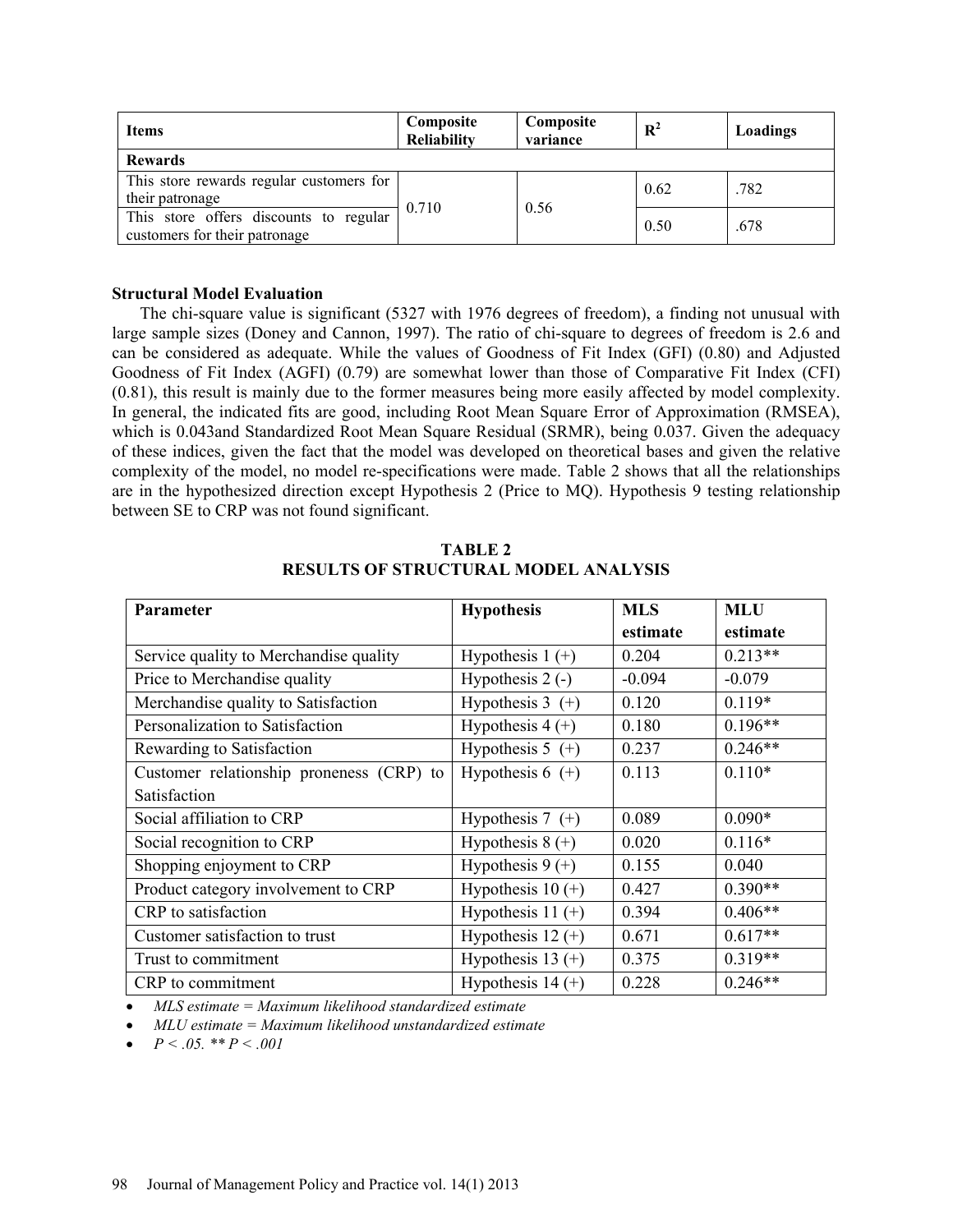#### **MANAGERIAL IMPLICATIONS**

It is imperative from the present study that understanding customers' perception alone is not sufficient to build long-term relationship with customers. Retailers also need to understand the factors impacting customers' expectations. The objective of the present study was to understand customers' perception of the retailer's efforts and to explore customers' expectations from a retail store. Expectations of the customers have their roots in their value system. In the present study, three different types of value system namely Utilitarian, Social and Hedonic were identified and their significance in retailer-customer relationship formation was explored. The finding of the present study is in line with Gordon et al. (1998) who provided empirical evidence for the impact of involvement on the importance customers attach to relationship continuity with a particular retailer. Moreover, the crucial effect of PCI on consumer relationship proneness was found to underlie consumers' intrinsic inclination to establish relationships with retailers. PCI has been found to be an important factor determining the intention to engage in relationship (Swinyard, 1993). It can be concluded that customers with utilitarian values are relationship prone.

Customers purchasing apparels not only involve in the category of products that they are purchasing but also intend to project their status in the society through their consumption. In the present study, empirical evidence was found for both social affiliation and recognition. Customers with social values looking for social affiliation and recognition also tend to be relationship prone and hence evaluate the efforts of retailers to provide them with rewards, quality of services and merchandise more positively. This is in line with several authors' stressing that findings of studies on interpersonal relationships can be transferred to buyer–seller relationships (Shim and Eastlick, 1998). Highly sociable people are looking for social relationships with sales associates (Ellis, 1995).

Finally, significant correspondence was found between people who enjoy shopping less and people being relationship prone. This finding is in line with Bellenger and Korgaonkar (1980) who stated that people who enjoy shopping less are more motivated towards relationship. Customers shopping for HV are looking for enjoyment and adventure than having something consistently for the long run.

In response to recent requests for directing more attention to the buyer perspective (Bendapudi and Berry, 1997), the present empirical results provide evidence for the consumer's crucial impact on relationship outcomes. This is apparent from the dominant influence of CRP and its impact on relationship satisfaction, ultimately helping to put a stop to declining retention rates or to further stimulate loyalty. The results of this study contradict Kalwani and Narayandas' (1995) conceptual idea that buyers who are relationship prone are relatively more difficult to serve satisfactorily. Moreover, the present data support the belief that CRP affects relationship commitment (Storbacka et al. 1994). Previous studies on relationship marketing might suffer from the omission of CRP as an important construct. Failing to include CRP in future studies on relationship marketing could result in flawed conclusions related to the factors governing retailer-customer relationship outcomes.

With respect to the influence of customer perception about the efforts retailer is making to satisfy them, the present study used several store level attributes like MQ, SQ, Price, Personalization and Rewards. In line with Howard et al. (1995), the present study found that retailers treating customers in a personalized way and rewarding them for their loyalty can reap benefits in terms of enhanced customer satisfaction towards their store. Customer's perception of MQ gets impacted by their perception of SQ and Price in case of apparel. Good store atmosphere in the form of décor, assortment etc. and assistance provided by personnel creates positive impression about the merchandise. To determine the quality it is found that customers take cue from the price. In case of apparel they perceive the higher the price the better the quality.

The present results highlight the importance of SQ as an extrinsic cue in the formation of perceptions of overall MQ for a retailer (Sirohi et al. 1998). In the specific context of retailing, it has been demonstrated that interpersonal relationships positively affect overall customer perception (Wong and Sohal, 2003). The large and significant impact of SQ indicates that a good facility design and service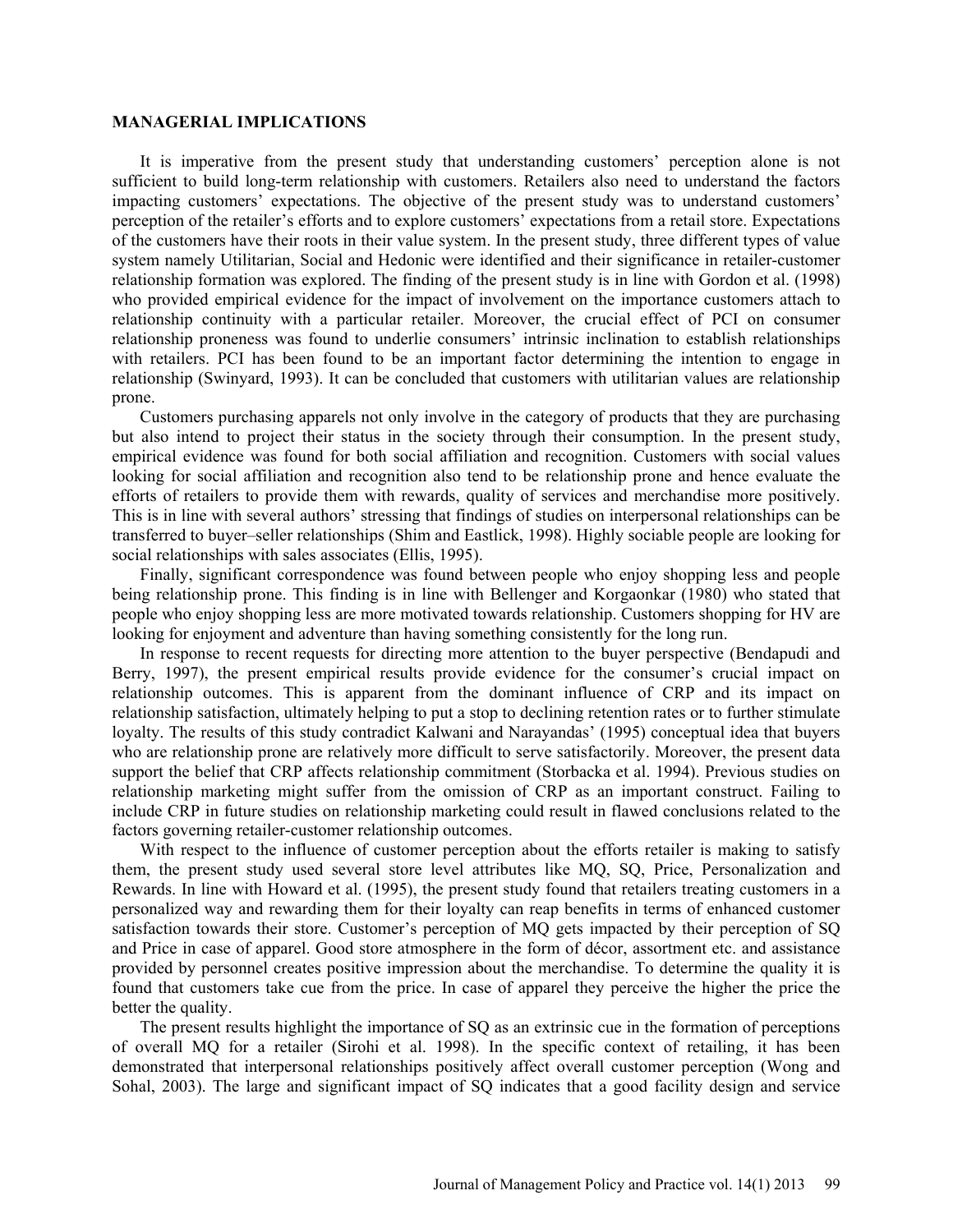provision by customer-contact employees leads to enhanced perceptions of overall MQ (Parasuraman et al. 1988; Cronin and Taylor, 1992). This in turn improves customer perception about the RRO.

Customers perceiving that retailers care for customer loyalty seem to respond equitably by adjusting their attitudes in terms of improved satisfaction. Customers' perception of the retailer's efforts with respect to the above store level attributes and its relationship to satisfaction is confirmed. It is found that a satisfied customer also develops trust for the store. Their trust on the store compels them to commit themselves to the store as their risk or anxiety gets minimized with their satisfaction and trust (Morgan and Hunt. 1994).

The present study would be beneficial to store managers since they would be able to reap invaluable bonding from customers' perception about their existing efforts to satisfy them. One more benefit would be developing in-depth understanding about customers' expectations and factors that determine different expectations among different customers. Based on their expectation, retailers can determine which segments can be retained via rewards, personalization and which segments only look for enjoyment and are not serious about having long-term relationships and bonding. Accordingly, a retailer can channelize his efforts and reap maximum benefits. Academics would be benefitted by developing in-depth understanding about the relevance of value system in shaping customers' expectation and how value system impacts customers' satisfaction and finally commitment apart from customers' perception.

#### **FURTHER RESEARCH**

This current study was based on buyer-seller relationship in stores in cities in a developing subcontinent such as India. It would be interesting to replicate this study in industrialized China and United States of America on the one hand and developing countries in Africa and South America on the other. It would also be interesting to analyse the relationship proneness of not only apparel customers but new technology (Ipads, Ipods, Tablets PCs. IReader, IPhones, smartphones etc.) customers. Hedonic, utilitarian, and social values can be affected by customer religiosity, hence the potential postulation that the deeper a person believes in his or her maker, the more mundane and disdainful the person will feel towards products that seem to elicit hedonic influences among other things.

### **REFERENCES**

Andaleeb, S.S. (1996). An experimental investigation of satisfaction and commitment in marketing channels: the role of trust and dependence. *Journal of Retailing*, 72, (1), 77–93.

Anderson, J.C. Narus J.A. (1984). A model of the distributor's perspective of distributor –manufacturer working relationships. *Journal of Marketing,* 48, (3), 62–74.

Bagozzi, R. P. Yi. Y. (1988). On the evaluation of structural equation models. *Journal of Academy of Marketing Science,* 16, (1), 74-94.

Baker, T.L. Simpson P.M. & Siguaw J.A. (1999). The impact of suppliers' perceptions of reseller market orientation on key relationship constructs. *Journal of Academy of Marketing Science,* 27, (1), 50–7.

Bellenger, D.N. & Korgaonkar P.K. (1980). Profiling the recreational shopper. *Journal of Retailing,* 56, (3), 77– 92.

Bendapudi, N. & Berry L.L. (1997). Customers' motivations for maintaining relationships with service providers. *Journal of Retailing,* 73, (1), 15– 37.

Bettman, J.R. (1979). *An Information Processing Theory of Consumer Choice.* Addison-Wesley. Reading. MA.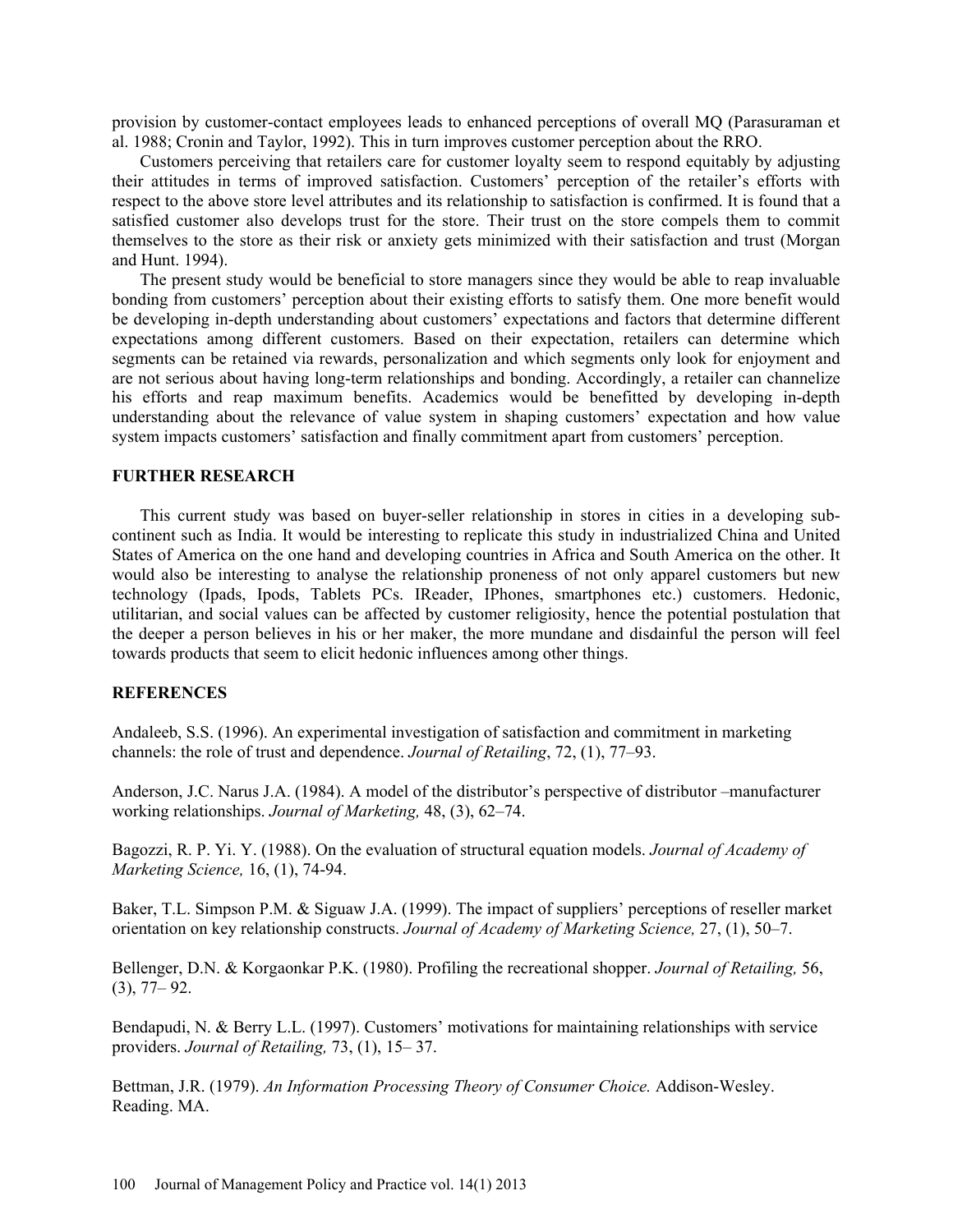Brock, D.M. Sarason, I.G. Sanghvi H. & Gurung, R.A.R. (1998). The perceived acceptance scale: development and validation. *Journal of Social and Personal Relationships,* 15, (1), 5 –21.

Caruana, A (2002). Service loyalty: The effects of service quality and the mediating role of customer satisfaction, *European Journal of Marketing*, 36 (7-8), 811-828.

Christy, R. Oliver G. & Penn J. (1996). Relationship marketing in consumer markets, *Journal of Marketing Management*, 12, (1-3), 175– 87.

Corfman, K.P. Lehmann, R.D. & Narayanan, S. (1991). 'Values, utility and ownership: modeling the relationship for consumer durables. *Journal of Retailing,* 67, (2), 184-204.

Cronin, J.J. & Taylor, S.A. (1992). Measuring Service Quality: A Reexamination and Extension. *Journal of Marketing,* 56 (July) (Issue), 55-68.

Czepiel, J.A. (1990). *Managing relationships with customers: a differentiating philosophy of marketing*. San Francisco: Jossey-Bass.

Day, G. & Montgomery, D. (1999). Charting new directions for marketing. *Journal of Marketing*. Vol. 63, (4), special issue. pp. 3-13.

Deb, Madhurima; Sinha, Gautam. (2008). *CRM Practices in Indian Retailing Sector* Doctoral Dissertation. Indian Institute of Technology (IIT), Kharagpur. India. 2008.

Doney, P.M. & Cannon, J.P. (1997). An examination of the nature of trust in buyer–seller relationships. *Journal of Marketing,* 61, (2), 35–51.

Dwyer, F.R. Schurr, P.H. Oh, S. (1987). Developing buyer – seller relationships. *Journal of Marketing,* 51, (2), 11–27.

Ellis, K. (1995). *The determinants of the nature and types of customer – salesperson relationships in a retail setting: An empirical study*. Doctoral Dissertation. University of Alabama. 1995.

Evans, K.R. Christiansen, T. & Gill, J.D. (1996). The impact of social influence and role expectations on shopping center patronage intentions. *Journal of Academy of Marketing Science,* 24, (3), 208–18.

Firat, F.A. & Venkatesh, A. (1993). Postmodernity: the age of marketing. *International Journal of Research in Marketing*, 10, (3), 227-248.

Forman, A.M. & Sriram, V. (1991). The depersonalization of retailing: its impact on the ''lonely'' consumer. *Journal of Retailing,* 67, (2), 226– 43.

Geyskens, I. Steenkamp, J-B.E.M. & Kumar, N. (1999). A meta-analysis of satisfaction in marketing channel relationships. *Journal of Marketing Research*. 36, (2), 223– 8 (May).

Gordon, M.E. McKeage K. Fox M.A. (1998). Relationship marketing effectiveness: the role of involvement. *Psychology and Marketing*. 15, (5), 443–59.

Gronroos, C. (1994). From marketing mix to relationship marketing: towards a paradigm shift in marketing. *Management Decision,* 32, (2), 4-20.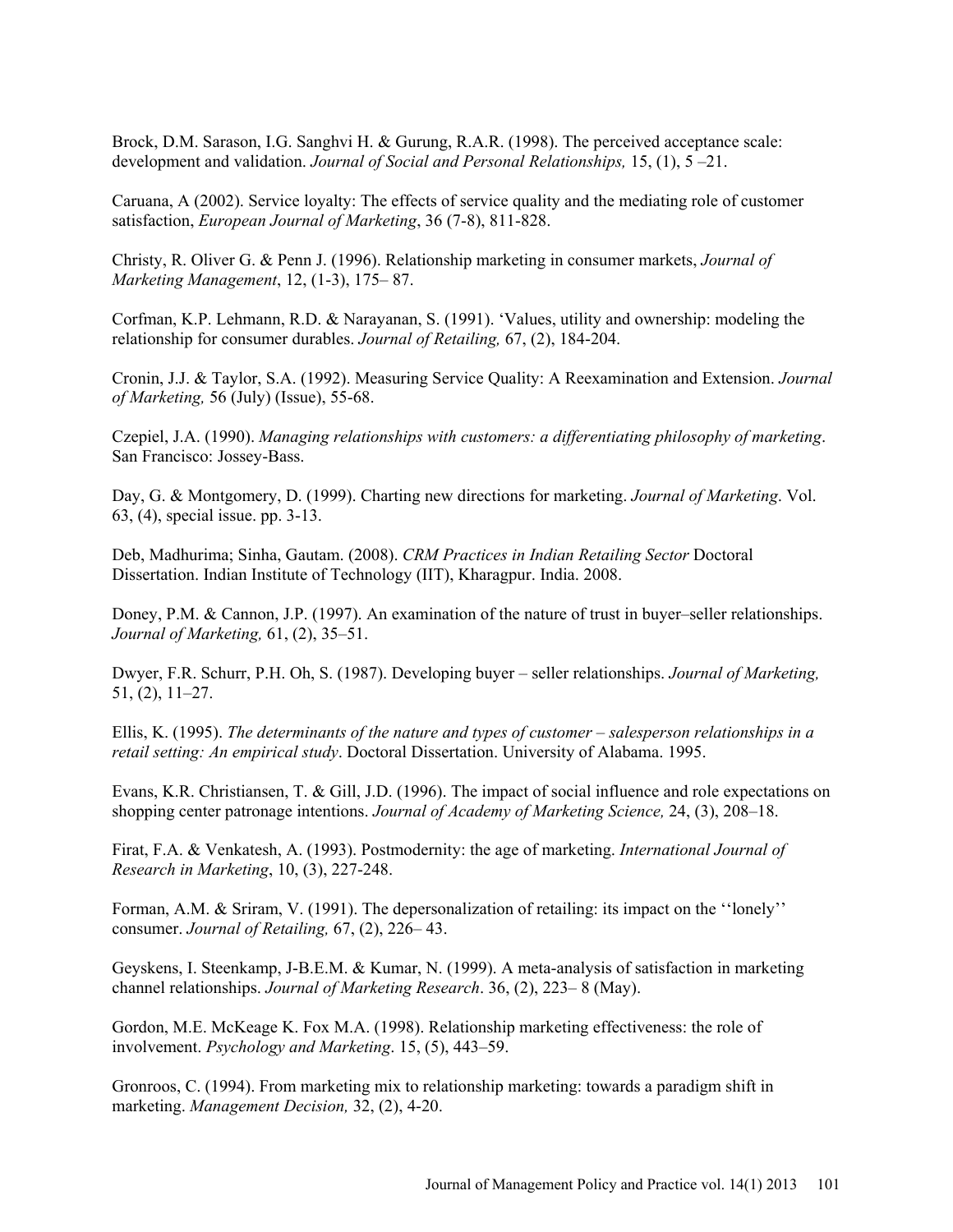Gundlach G.T. Achrol R.S. & Mentzer J.T. (1995). The structure of commitment in exchange, *Journal of Marketing,* 59, (1), 78– 92.

Gutman. J. (1990). Adding meanings to values by directly assessing value-benefit relationships, *Journal of Business Research,* 20, (2), (153-60).

Hennig-Thurau, T. (2000). Relationship quality and customer retention through strategic communication of customer skills, *Journal of Marketing Management*, 16, (1-3), 55-79.

Hildebrandt L. (1987). Consumer retail satisfaction in rural areas: a reanalysis of survey data. *Journal of Economic Psychology*, 8, (1), 19–42.

Hirschman, E.C. Holbrook M.B. (1982). Hedonic consumption: emerging concepts. methods and propositions. *Journal of Marketing,* 46, (3), 92–101.

Ho. S.C. (2005). Evolution versus tradition in marketing systems: the Hong Kong food-retailing experience. *Journal of Public Policy and Marketing*, 24, (1), 90-99.

Howard, D.J. Gengler C. & Jain A. (1995). What's in a name? A complimentary means of persuasion. *Journal of Consumer Research*, 22, (2), 200–211.

Kamakura, W.A. & Novak. T.P. (1992). Value-system segmentation: exploring the meaning of LOV. *Journal of Consumer Research*, 198, (1), 119-132.

King, C.W. & Ring L.J. (1980). Market positioning across retail fashion institutions: a comparative analysis of store types, *Journal of Retailing,* 56, (1), 37–55.

Kirkpatrick, L.A. & Davis, K.E. (1994). Attachment style, gender and relationship stability: a longitudinal analysis. *Journal of Personality and Social Psychology*, 66, (3), 502–512.

Liljander, V. & Roos, I. (2002). Customer-relationship levels—from spurious to true relationships. *Journal of Services Marketing*, 16 (7), 593–614.

Mittal, B. (1995). A comparative analysis of four scales of consumer involvement. *Psychology and Marketing,* 12, (7), 663–682.

Monroe, Kent B. & R. Krishnan. (1985). *The Effect of Price on Subjective Product Evaluations,* Pp. 209- 232 in J. Jacoby and J. Olson (Eds.). Perceived Quality. Lexington, MA, Lexington Books.

Moorman, C. Deshpande, R. & Zaltman G. (1993). Factors affecting trust in market research relationships. *Journal of Marketing,* 57, (29), 81–101.

Morgan, R.M. & Hunt. S.D. (1994). The commitment–trust theory of relationship marketing. *Journal of Marketing,* 58, (3), 20–38.

Naidu G.M. Parvatiyar A. Sheth J.N. & Westgate L. (1999). Does relationship marketing pay? An empirical investigation of relationship marketing practices in hospitals. *Journal of Business Research,* 46, (3), 207–218.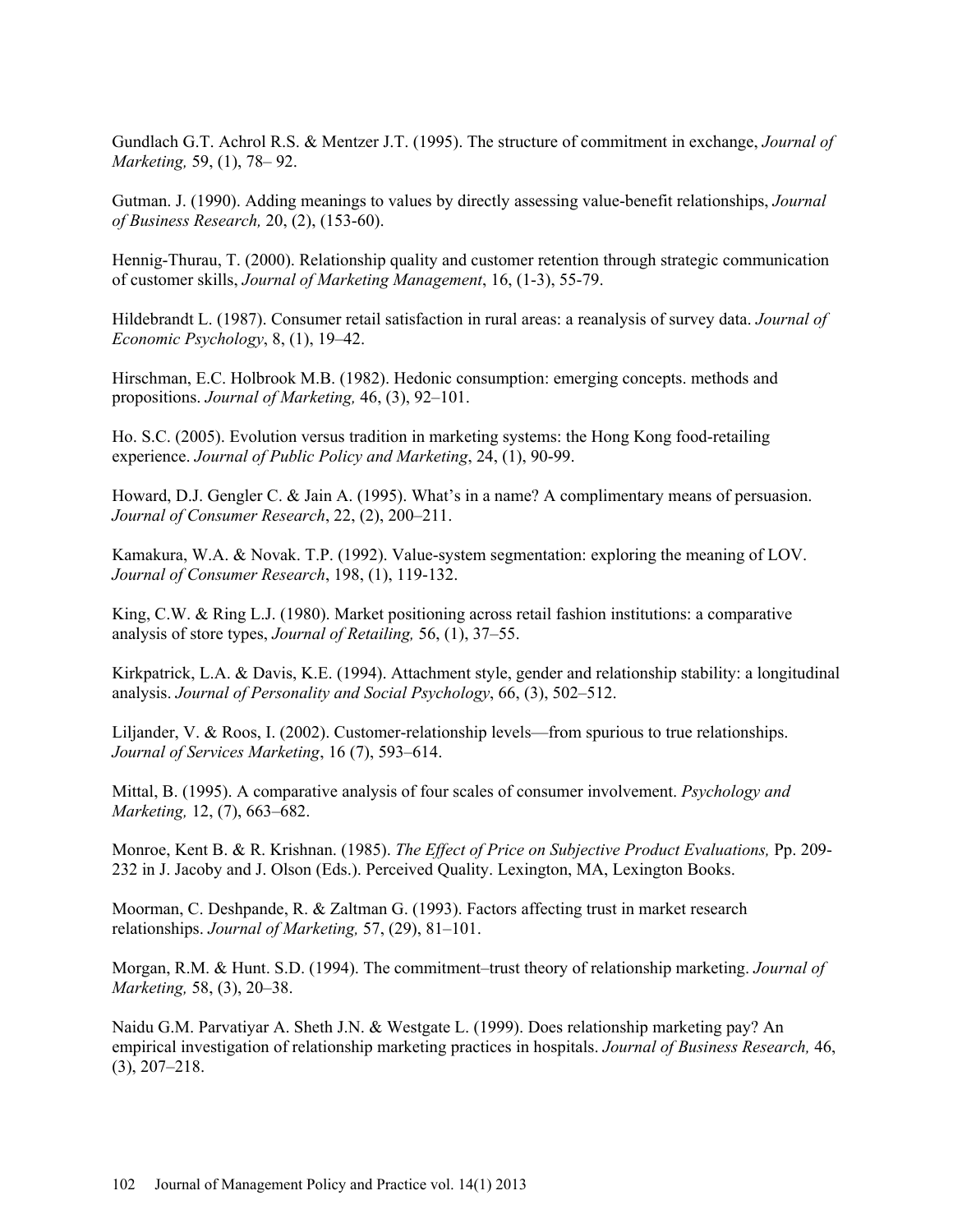Odekerken-Schroder, G. Wulf, K. Schumacher, Patrick. (2003). Strengthening outcomes of retailerconsumer relationships: The dual impact of relationship marketing tactics and consumer personality. *Journal of Business Research,* 56, (3), 177-190.

Parasuraman, A. (1988). SERVQUAL: A Multiple-Item Scale for Measuring Consumer Perceptions of Service Quality. *Journal of Retailing,* 64, (1), 12-40.

Peppers, D. & Rogers, M. (2004). *Managing Customer Relationships*. Wiley. Hoboken. NJ.

Peterson, R.A. (1995). Relationship marketing and the consumer. *Journal of Academy of Marketing Science,* 23, (4), 278–281.

Porter, M.E. (1996). What is strategy? *Harvard Business Review*. (November-December), 61-78.

Rokeach, M. (1973). *The Nature of Human Value*. Free Press. New York. NY.

Rust, R.T. & Oliver, R.L. (1994). *Service quality: insights and managerial implications from the frontier in Service Quality: New Directions in Theory and Practice*. Rust R & Oliver R (Eds). Thousand Oaks. CA. SAGE Publications. 1-19.

Shainesh, G. and Jagdish, N Sheth (2006). *Customer Relationship Management - A Strategic Perspective*. Macmillan India: New Delhi.

Sharp, B. & Sharp, A. (1997). Loyalty programs and their impact on repeat-purchase loyalty patterns. *International Journal of Research in Marketing,* 14, (5), 473– 86.

Sheth, J.N. & Parvatiyar A. (1995). Relationship marketing in consumer markets: antecedents and consequences. *Journal of Academy of Marketing Science*, 23, (4), 255–271.

Sheth, J.N. & Sisodia, R.S. (1999). Revisiting marketing lawlike generalization. *Journal of The Academy of Marketing Science*, 27, (1), 71-87.

Shim S. Eastlick M.A. (1998). The hierarchical influence of personal values on mall shopping attitude and behavior. *Journal of Retailing,* 74 (1), 139– 60.

Singh, J. & Sirdeshmukh D. (2000). Agency and trust mechanisms in consumer satisfaction and loyalty judgments. *Journal of Academy of Marketing Science*, 28(1), 150–67.

Sirgy, M.J. Grewal. D. & Mangleburg. T. (2000). Retail environment, self-congruity, and retail patronage: an integrative model and research agenda. *Journal of Business Research*, 49, (2), 127-38.

Sirohi, N. McLaughlin E.W. & Wittink D.R. (1998). A model of consumer perceptions and store loyalty intentions for a supermarket retailer. *Journal of Retailing*, 74, (2), 223– 45.

Smith, J.B. & Barclay D.W. (1997). The effects of organizational differences and trust on the effectiveness of selling partner relationships. *Journal of Marketing*. 61, (1), 3–21.

Stone, M. Woodcock. N. and Wilson. M. (1996). Managing the change from marketing planning to customer relationship management. *Long Range Planning,* 29, (5), 675-83.